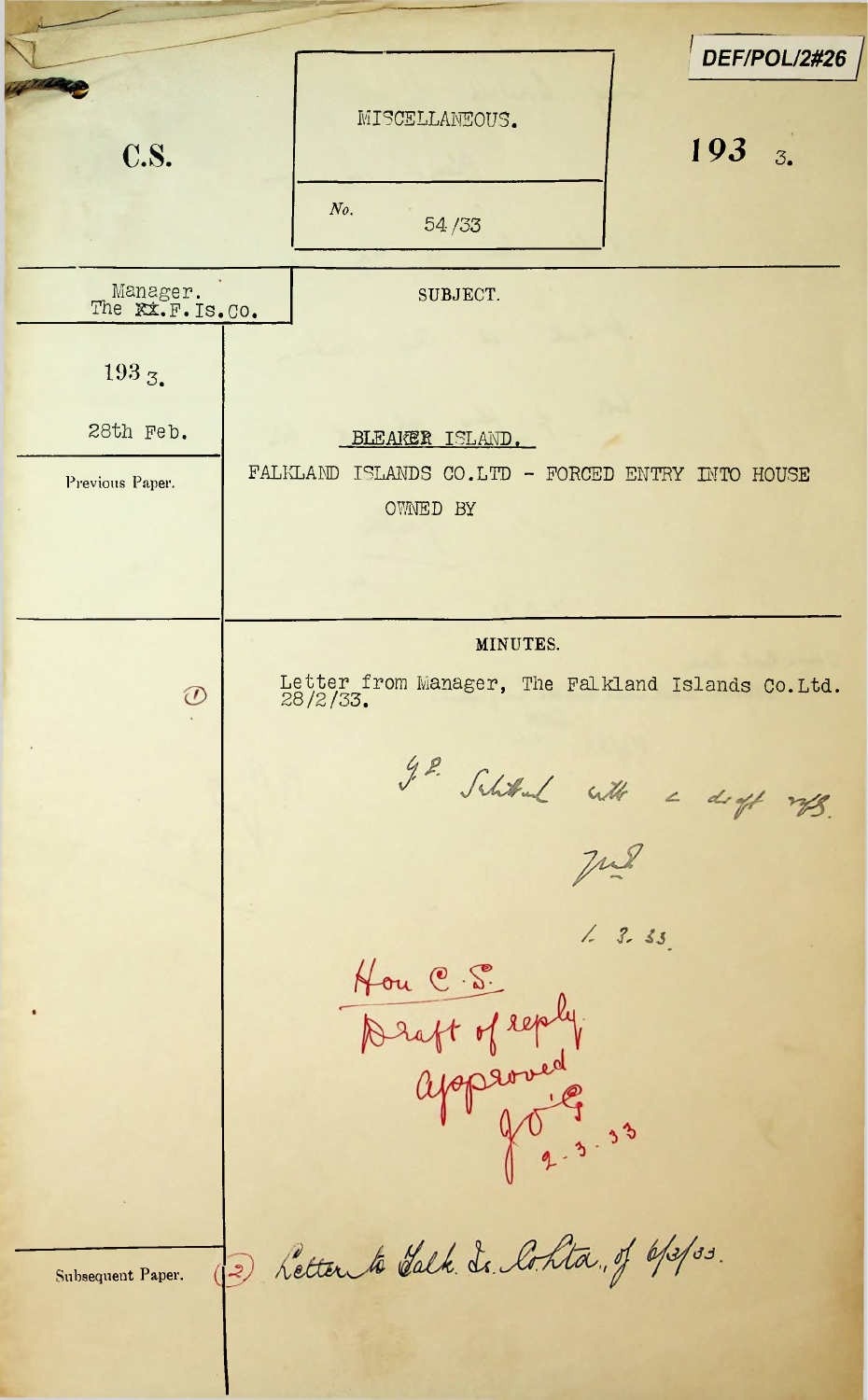Chief Constable.

Please see for

sud edin as my la

predicalle at this distance

with of place at of time

 $\frac{9}{4}$ 

 $7.3.33.$ 

Hon. Col. Sec.

Noted. and will make in justice

 $P. A.$ <br> $P. A.$ <br> $P. 3.33$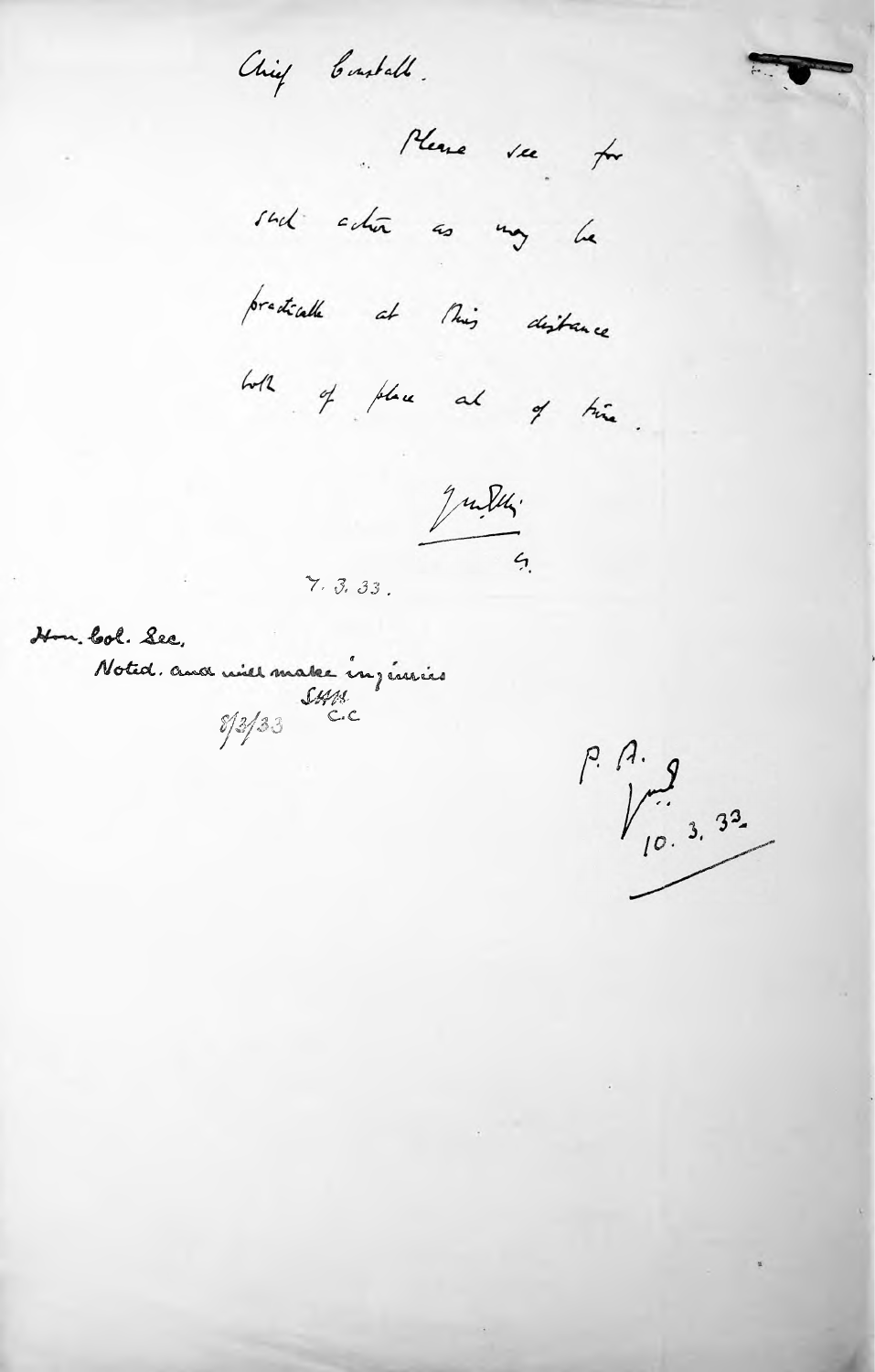## $\overline{\mathbb{C}}$ lte Halkland <u>Islands Company, Cimited.</u>

INCORPORATED BY ROYAL CHARTER REGISTERED 1902.

AGENT FOR LLOYDS. AGENTS FOR THE PACIFIC STEAM NAVIGATION COMPANY.

TELEGRAMS, FLEETWING PORTSTANLEY VIA RADIO



28th February,  $/933$ .

Stanley.

Ø

Sir,

I have to bring to your notice that the door of the Company's house on Bleaker Island was forced some time after 4th November last and the following articles taken -

Various small stores

*i* bag sugar

50 lbs rice

1 new Staysail (unfinished)

A boat at anchor there was found sunk and it will be a difficult matter to raise her.

Sir,

I am,

your, obedient servant,

Manager.

The Honourable

**k**

The Colonial Secretary,

Stanley.